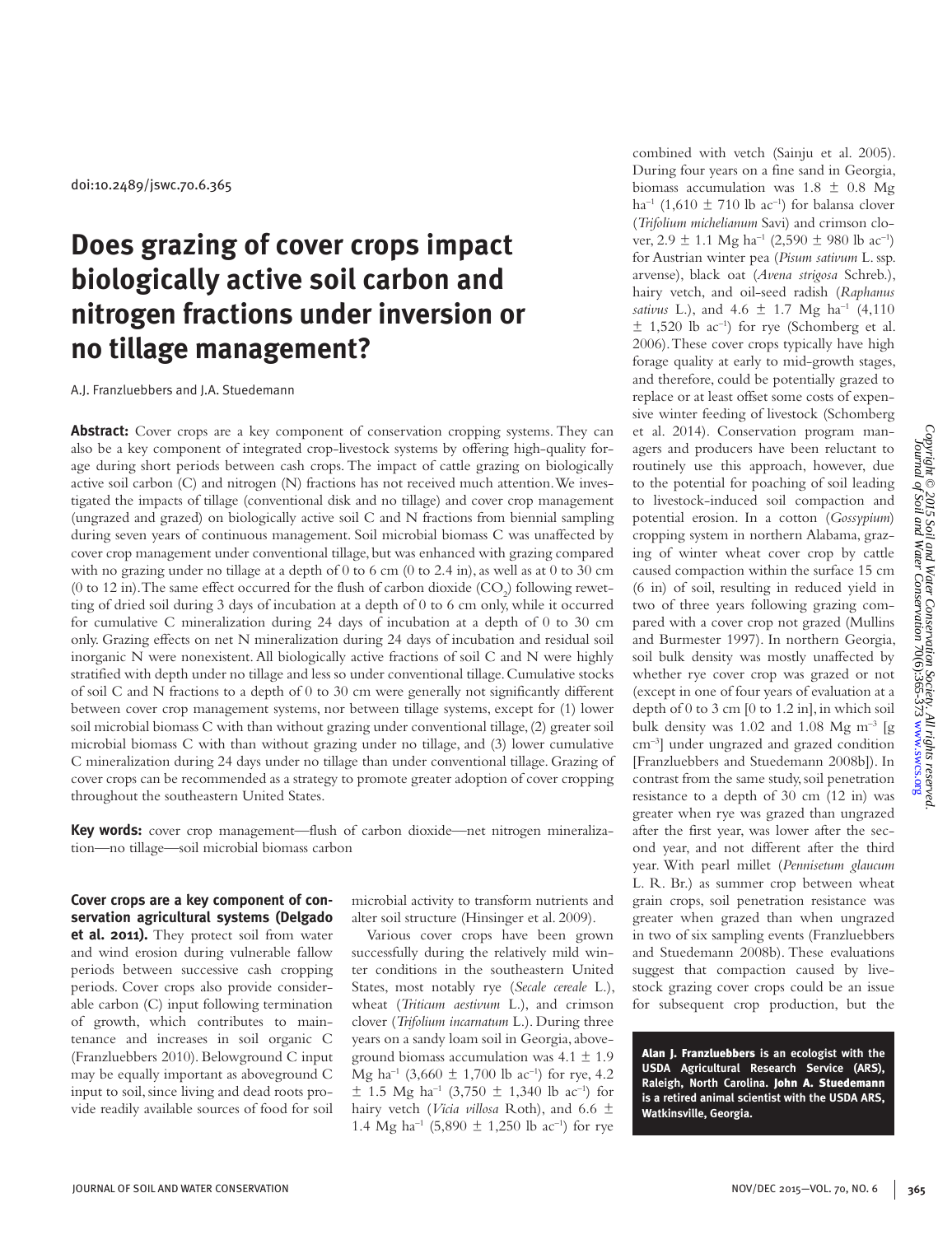evidence is not overwhelming and may be related to the extent of grazing to achieve a balance between livestock weight gain and sufficient forage mass remaining to protect the soil (Carvalho et al. 2010).

Soil quality is suggested to be assessed from physical, chemical, and biological indices (Doran and Parkin 1994). Soil organic matter and its various fractions are key components of many soil quality indicators, including those indicators defining soil biological quality through soil respiration or C mineralization (Karlen et al. 1997; Haynes and Tregurtha 1999; Carter 2002).

With substantial C input from cover crops, soil microbial biomass and activity can be expected to increase (Buyer et al. 2010; Nair and Ngouajio 2012). The flush of carbon dioxide (CO<sub>2</sub>) following rewetting of dried soil may be a useful tool to rapidly assess soil biological quality, including strong relationships with soil microbial biomass and net nitrogen (N) mineralization (Franzluebbers et al. 2000). Biologically active soil C and N fractions might respond positively to grazing of cover crops, as suggested by grazing of perennial pastures as part of an integrated crop-livestock system in Texas (Acosta-Martinez et al. 2010; Davinic et al. 2013). However, few studies have been conducted to know the long-term effects of grazing of cover crops for production and conservation compared with no grazing of cover crops for conservation alone on biologically active soil C and N fractions. We observed some early indications that grazing of rye cover crop managed under no tillage (NT) had greater soil microbial biomass C than when ungrazed at a depth of  $0$  to  $6 \text{ cm}$ (0 to 2.4 in; Franzluebbers and Stuedemann 2008a). Potential C mineralization during 24 days was lower with grazing than without grazing of pearl millet under conventional tillage (CT) in this same study.

We hypothesized that grazing of cover crops would enhance active fractions of soil C and N, because passage of consumed plant materials through the animal rumen and subsequent deposition on the soil as manure could enhance biological activity. An alternative pessimistic hypothesis was that grazing of cover crops would reduce active fractions of soil C and N due to reduction in either total plant biomass production or mass loss of C via digestion in the rumen itself.

#### Materials and Methods

*Site Characteristics and Management.* The experiment was located near Watkinsville, Georgia, United States (33°62′ N, 83°25′ W) on Cecil sandy loam and sandy clay loam soils (fine, kaolinitic, thermic Typic Kanhapludults) with 2% to 6% slope. Soil was moderately to strongly acidic (pH 5 to 6). Long-term mean annual temperature was 16.5°C (61.7°F), precipitation was 1,250 mm (49.3 in), and pan evaporation was 1,560 mm (61.5 in). Excess precipitation in winter and deficit precipitation in summer are typical for the location.

This investigation builds upon several earlier investigations that described initial field conditions (Franzluebbers and Stuedemann 2008a, 2008b), as well as total soil organic C and N dynamics during seven years (Franzluebbers and Stuedemann 2014c). The experimental design from 2002 to 2005 was a factorial arrangement of (1) tillage (CT) and NT) and (2) cropping system (summer grain/winter cover crop and winter grain/ summer cover crop) with four replicated paddocks each, for a total of 16 main plots. Main plots were split into grazed (0.5 ha [1.2 ac]) and ungrazed (0.2 ha [0.5 ac]) cover crop treatments.

Tillage systems were: (1) conventional disk tillage (CT) following harvest of each grain and cover crop, and (2) NT with glyphosate to control weeds prior to NT planting. Tillage treatments were initiated in May of 2002. Initial CT treatment consisted of moldboard plowing to a depth of 25 to 30 cm (10 to 12 in). Disk plowing only to a depth of 15 to 20 cm (6 to 8 in) occurred in subsequent years two to four times between crops, depending on the amount of residue present. Pasture was terminated in the NT treatment with two applications of glyphosate (isopropyl amine salt of N-[phosphonomethyl] glycine, 2.9 kg active ingredient [a.i.] ha<sup>-1</sup> [41] oz  $ac^{-1}$ ] in May and 1.2 kg a.i. ha<sup>-1</sup> [1.1 lb  $ac^{-1}$ ] in June of 2002). Thereafter, glyphosate was applied typically in one pre- or immediately postplanting application (0.8 to 1.7 kg a.i.  $ha^{-1}$  [11 to 24 oz  $ac^{-1}$ ]) and sometimes within three weeks after emergence when using glyphosate-tolerant crops.

Cropping systems were intentionally diverse to produce both summer and winter crops each year. Crop rotation changed in 2005, but tillage systems and cover crop management remained consistent during the period of investigation (Franzluebbers

and Stuedemann 2014a). The crop rotations were separate sorghum (*Sorghum bicolor* L. Moench)/rye and wheat/pearl millet systems previously (2002 to 2005) and combined corn (*Zea mays* L.)/cover crop-wheat/soybean (*Glycine max* L. Merr.) with no and moderate N application to ryegrass (*Lolium multiflorum* Lam.)-crimson clover mix and ryegrass cover crop, respectively (2005 to 2009).

Cover crop management was the following: (1) no grazing and allowing plants to reach early flowering prior to termination, and  $(2)$  grazing with cattle to consume  $\sim 90\%$ of available forage during 4 to 10 week periods once forage reached ~30 cm (12 in) tall, irrespective of weather conditions. Cattle stocking rate was managed with a put-andtake approach to equalize available forage among paddocks and treatments within a grazing period. Cover crops were stocked with yearling Angus steers in the first year and Angus cow/calf pairs in other years. Ungrazed cover crops were grown until  $\sim$ 2 weeks prior to planting of the next crop and either (1) mowed prior to CT operations (disk) as green manure, or (2) mechanically rolled to the ground in the NT system to provide surface mulch.

Application of N was 74  $\pm$  58 kg N ha<sup>-1</sup>  $y^{-1}$  (66  $\pm$  52 lb N ac<sup>-1</sup> yr<sup>-1</sup>) among four different cropping sequences. Crop fertilizer rates and plant and animal production were reported in Franzluebbers and Stuedemann (2007; 2014a), soil-surface responses during early years were reported in Franzluebbers and Stuedemann (2008a, 2008b), and deep-profile soil C and N were reported in Franzluebbers and Stuedemann (2014b).

*Soil Sampling and Analyses.* Soil was collected at the end of  $\neg$ 1 year of management in February of 2003, at the end of ~3 years of management in October of 2004, at the end of  $\neg 5$  years of management in February of 2007, and at the end of  $\sim$ 7 years of management in February of 2009. Although initial soil samples were collected prior to tillage treatment in May of 2002, the results are not presented here to avoid confounding the otherwise strong temporal trends within individual depth increments that were highly dependent upon the subsequent tillage regime. Following collection of surface residue within a  $0.04 \text{ m}^2 (0.44 \text{ ft}^2)$ area, a probe (4 cm [1.6 in] inside diameter) was used to extract soil to a depth of 30 cm (12 in), and this was repeated at eight locations in grazed paddocks and at five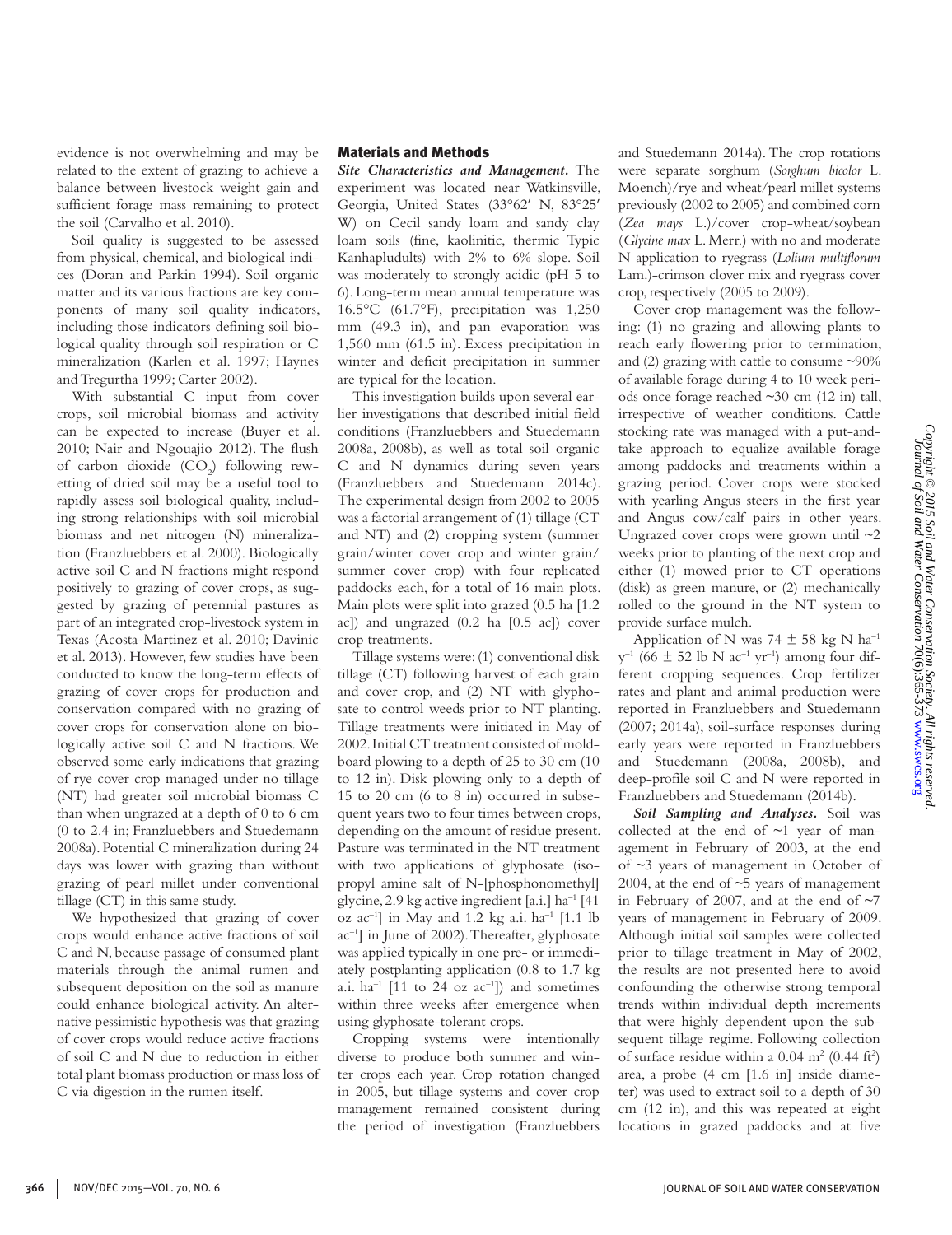locations in ungrazed paddocks. Cores were sectioned into depth increments of 0 to 3, 3 to 6, 6 to 12, 12 to 20, and 20 to 30 cm (0 to 1.2, 1.2 to 2.4, 3.4 to 4.7, 4.7 to 8, and 8 to 12 in) and the eight or five subsamples pooled. Cattle camping zones near permanent shade and water sources on one side of plots were avoided. Soil samples were dried at 55°C (131°F) for  $\geq$  3 days. Bulk density was calculated from the total dry weight of soil and volume of coring device. Soil was passed through a sieve with openings of 4.75 mm (0.2 in) to homogenize the sample and remove a small fraction (<1%) of gravel.

Soil microbial biomass C was determined with chloroform fumigation-incubation without subtraction of a control and using an efficiency factor of 0.41 (Voroney and Paul 1984; Franzluebbers et al. 1999). The flush of  $CO<sub>2</sub>$  following rewetting of dried soil (3 days) and cumulative C and N mineralization during 24 days of incubation were determined with aerobic incubation of soil at 50% water-filled pore space and 25°C (77°F) (Franzluebbers et al. 1999; Franzluebbers and Stuedemann 2008a). Duplicate soil samples (27.5 g [1 oz] in Year 1 and 33 g [1.2 oz] in Years 3, 5, and 7 for 0 to 3 cm [0 to 1.2 in] depth; 48 g [1.7 oz] for 3 to 6 cm [1.2 to 2.4 in] depth; and 65 g [2.3 oz] for 6 to 12, 12 to 20, and 20 to 30 cm [2.4 to 4.7, 4.7 to 8, and 8 to 12 in] depths) in 60 mL (2.1 oz) glass jars were wetted and placed in a 1 L (1 qt) canning jar with 10 mL (0.4 oz) of  $\sim$ 1 M sodium hydroxide (NaOH) to trap CO<sub>2</sub> and a vial of water to maintain humidity. Alkali traps were replaced at 3 and 10 days of incubation and  $CO_2$ -C determined by titration with ~1 M hydrogen chloride (HCl) in the presence of barium chloride  $(BaCl<sub>2</sub>)$ to a phenolphthalein endpoint. At 10 days, one of the subsamples was removed from the incubation jar, fumigated with chloroform (CHCl<sub>3</sub>) under vacuum for one day, vapors removed, placed into a separate canning jar along with vials of alkali and water, and incubated at 25°C (77°F) for 10 days. Potential C mineralization was calculated from the cumulative evolution of  $CO<sub>2</sub>$  during 24 days of incubation. Potential N mineralization was determined from the difference in inorganic N concentration between 0 and 24 days of incubation. Inorganic N (NH<sub>4</sub>-N +  $NO_2$ - $N$  +  $NO_3$ - $N$ ) was determined from the filtered extract of a 10 g (0.4 oz) subsample of dried (55°C [131°F] for 2 days) and sieved  $(≤ 2 mm [0.1 in])$  soil that was

shaken with 20 mL (0.7 oz) of 2 M KCl for 30 minutes using salicylate-nitroprusside and Cd-reduction autoanalyzer techniques (Bundy and Meisinger 1994).

Stratification ratio of biologically active soil C and N fractions was calculated as the weighted concentration of a property at 0 to 6 cm (0 to 2.4 in) depth divided by the concentration at 20 to 30 cm (8 to 12 in) depth, similar to that proposed by Franzluebbers (2002).

*Statistical Analyses.* The experimental design was considered a multiple split-block design with 8 replications of 2 tillage  $\times$  2 cover crop management regimes. Cover crop management (*n* = 2) was a split plot in horizontal space. Depth of sampling (*n* = 5) was a split plot in vertical space. Year of sampling  $(n = 4)$  was a split plot in time. The 8 replications were derived from 2 true replications and 4 different cropping sequences (initially screened for differences, but found not to consistently affect responses, and therefore, treated as another source of random variation). Biologically active soil C and N fractions within a depth increment were analyzed for variance due to tillage and cover crop management using SAS v. 9.3. Linear regression within a depth was used to test the significance of temporal changes among treatments. Areal estimates of biologically active soil C and N fractions were calculated by accounting for differences in bulk density (reported in Franzluebbers and Stuedemann 2014c) and depth. Regressions and correlations among variables were performed with Sigma Plot. Effects were considered significant at  $p \leq 0.05$ , but trends were noted at  $0.05 ≤ p ≤ 0.10$ .

#### Results and Discussion

Averaged across years, grazing of cover crops had no significant effect on soil microbial biomass C (figure 1) or net N mineralization (figure 2) at any depth, except for a positive effect ( $p = 0.05$ ) on soil microbial biomass C at 3 to 6 cm (1.2 to 2.4 in) under NT (table 1). Therefore, our hypothesis that grazing of cover crops would enhance active fractions of soil C and N was supported in only 1 of 10 possible depth increments (i.e., 5 depths × 2 fractions) evaluated.

Soil microbial biomass C was greatest near the soil surface and declined with depth under both CT and NT, but the depth decline was steeper under NT (figure 1). Tillage effects on soil microbial biomass C were significant at all individual depths—

greater concentration under NT than under CT at 0 to 3 and 3 to 6 cm (0 to 1.2 and 1.2 to 2.4 in) depths and lower concentration under NT than under CT at 6 to 12, 12 to 20, and 20 to 30 cm (2.4 to 4.7, 4.7 to 8, and 8 to 12 in) depths. Cumulative to a depth of 30 cm (12 in), soil microbial biomass C was not different between tillage systems, either averaged across years  $(1,601 \text{ mg kg}^{-1}$  [ppm] under both CT and NT) or in Year 7 only. However, the significant tillage  $\times$  cover crop management interaction at 0 to 30 cm depth suggested that grazing inhibited soil microbial biomass C when crops were managed under CT, but grazing enhanced soil microbial biomass C when crops were managed under NT. Our hypothesis that grazing of cover crops would enhance soil microbial biomass C was supported, but only under NT and not under CT.

Soil microbial biomass C was significantly affected by year of sampling at all depths (table 1). At a depth of 0 to 3 cm (0 to  $1.2$ ) in), soil microbial biomass C declined with time under NT  $(-66 \text{ mg kg}^{-1} \text{ y}^{-1} \text{ [ppm yr}^{-1}]),$ but was relatively stable with time under CT (10 mg kg<sup>-1</sup> y<sup>-1</sup>). At a depth of 3 to 6 cm (1.2) to 2.4 in), soil microbial biomass C declined with time under both tillage regimes similarly  $(-11$  to  $-14$  mg kg<sup>-1</sup> y<sup>-1</sup>). At a depth of 6 to 12 cm (2.4 to 4.7 in), soil microbial biomass C increased with time under both tillage systems similarly (13 to 18 mg  $kg^{-1}$ y–1). At a depth of 12 to 20 cm (4.7 to 8 in), soil microbial biomass C declined only slightly with time under NT  $(-7 \text{ mg kg}^{-1})$  $y^{-1}$ ), while it declined more dramatically with time under CT  $(-22 \text{ mg kg}^{-1} \text{ y}^{-1})$ . At a depth of 20 to 30 cm (8 to 12 in), soil microbial biomass C declined with time similarly with tillage  $(-4 \text{ to } -12 \text{ mg kg}^{-1} \text{ y}^{-1})$ . The more dramatic decline in soil microbial biomass C with time under CT at lower depths was likely due to the progressive depletion of soil organic C reserves over time, as indicated also by significant depletions of total and particulate organic C in this zone (Franzluebbers and Stuedemann 2014c).

Since soil was analyzed for this assessment only after original pasture had been terminated, stratification ratio of soil microbial biomass C was significantly greater under NT than under CT and did not change with time (table 1). Stratification ratio of soil microbial biomass C across years (3.1. versus 6.6 under CT and NT, respectively) was generally of greater absolute value than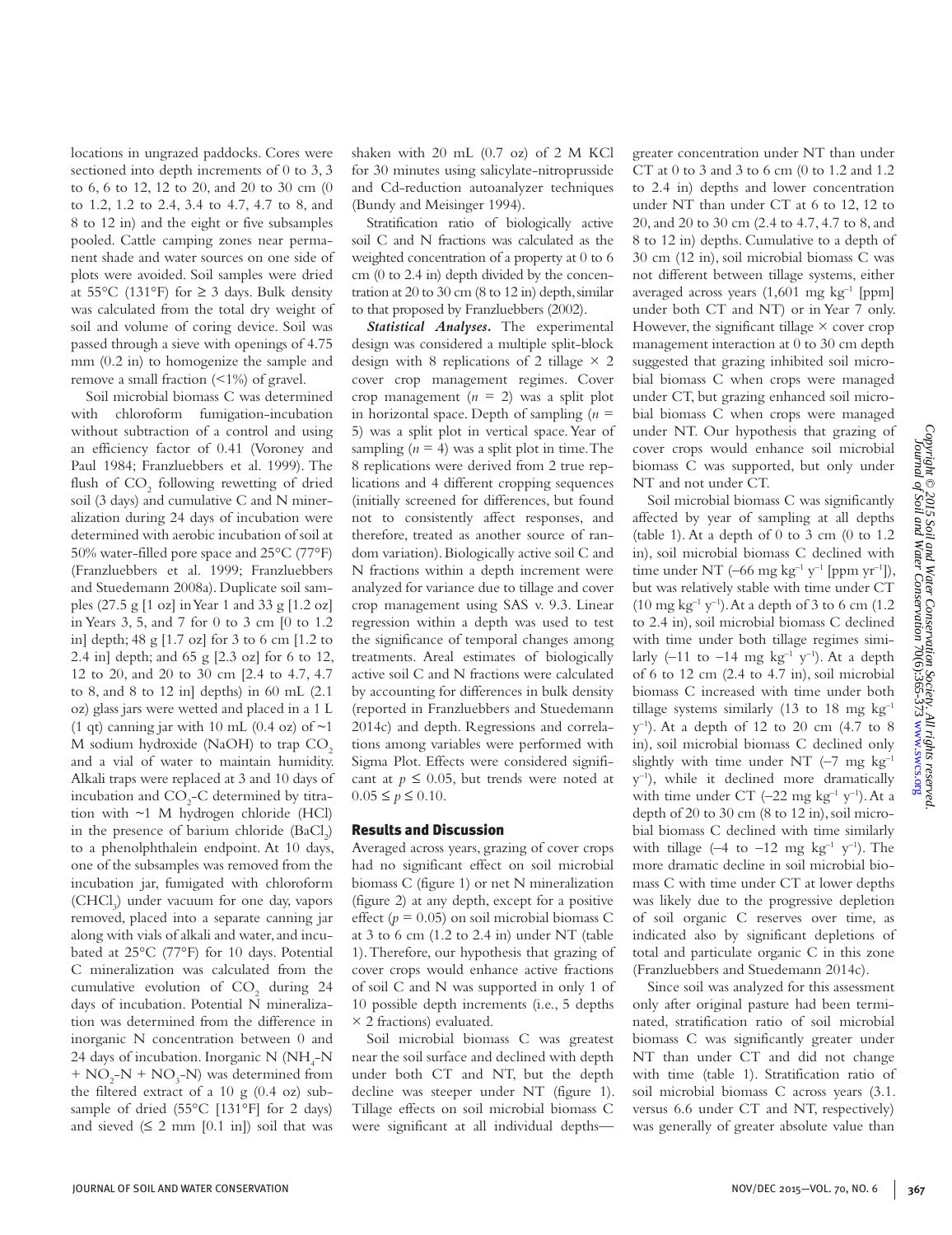#### Figure 1

Mean soil microbial biomass carbon (C) as affected by tillage and cover crop management across sampling events ([a] 1, 3, 5, and 7 years) and regressed upon time as affected by tillage management and soil depth ([b] 0 to 3 cm, [c] 3 to 6 cm, [d] 6 to 12 cm, [e] 12 to 20 cm, and [f] 20 to 30 cm). Error bars in (a) are least significant difference at *p* = 0.05 among tillage and cover crop means within a depth and in (b) through (f) are standard deviation for treatments within a year. Note difference in y-axis range in (b) through (f).



stratification ratio of total organic C (1.9 versus 5.6 under CT and NT, respectively; Franzluebbers and Stuedemann 2014c), but the relative effect of tillage system on soil response was similar.

The flush of  $CO<sub>2</sub>$  following rewetting of dried soil was mostly unaffected by whether cover crops were grazed or not (table 1). Only at a depth of 20 to 30 cm (8 to 12 in) was there an interaction between tillage and cover crop management, in which the flush of  $CO<sub>2</sub>$  tended to be greater with grazing than ungrazed management under CT and lower with grazing than ungrazed management under NT. This effect tended to be opposite at a depth of 0 to 6 cm (0 to 2.4 in), in which grazing improved the flush of  $\mathrm{CO}_2$  more under NT than under CT. This trend at 0 to 6 cm (0 to 2.4 in) depth was consistent with that of soil microbial biomass C and partially supported our hypothesis that grazing would enhance biologically active C.

The flush of  $\mathrm{CO}_2$  increased linearly with time at all depths (table 1). At a depth of 3 to 6 cm  $(1.2 \text{ to } 2.4 \text{ in})$ , the flush of  $CO<sub>2</sub>$ increased more dramatically with time under NT (22 mg kg<sup>-1</sup> y<sup>-1</sup>) than under CT (13 mg  $kg^{-1}$  y<sup>-1</sup>). Stratification ratio of the flush of

 $CO<sub>2</sub>$  was unchanged with time, tending to be greater with grazing than ungrazed management under NT (7.4 versus 7.9 under ungrazed and grazed, respectively) and not different between cover crop management systems under CT (3.1 versus 2.9). The general increase in flush of  $CO<sub>2</sub>$  with time was likely due to the high C input from two crops each year (Franzluebbers and Stuedemann 2014c). Greater stratification ratio of the flush of  $CO<sub>2</sub>$  compared with stratification ratio of soil organic C has been observed in other studies in Georgia (Franzluebbers et al. 2007), in North Carolina (Franzluebbers and Brock 2007), and in Parana, Brazil (for microbial biomass and basal soil respiration; Sa and Lal 2009), as it reflects greater enrichment of biologically active C at the soil surface compared with lower depths.

Cumulative C mineralization during 24 days of aerobic incubation responded in a similar manner as soil microbial biomass C and the flush of  $\mathrm{CO}_2$ —grazing impacts were mostly nonexistent, except for greater C mineralization with grazing than ungrazed cover crop management under NT and slight depression under CT at a depth of 0 to 6 cm (0 to 2.4 in; table 1). This grazing interaction

at a depth of 0 to 6 cm was also the reason for a significant interactive effect of tillage × cover crop management on stratification ratio (0 to 6 cm/20 to 30 cm [0 to 2.4 in/8 to 12 in]) of cumulative C mineralization, in which stratification ratio was greater with grazing than ungrazed management under NT and slightly reduced with grazing than ungrazed management under CT.

Cumulative C mineralization increased with time at all depths, similar to that observed for the flush of  $CO<sub>2</sub>$  (table 1). In addition, cumulative C mineralization increased with time more dramatically with NT than with CT at depths of 3 to 6 cm (1.2 to 2.4 in) and 12 to 20 cm (4.7 to 8 in). A significant tillage  $\times$  cover crop management  $\times$  time interaction at a depth of 3 to 6 cm was a result of cumulative C mineralization increasing at a rate of 12 and 41 mg  $kg^{-1} y^{-1}$  (ppm yr<sup>-1</sup>) under CT without and with grazing, while increasing at a rate of 67 and 50 mg  $kg^{-1} y^{-1}$  under NT without and with grazing, respectively. The other significant three-way interaction occurred for the stratification ratio of cumulative C mineralization, in which stratification ratio changed with time by –0.1 and 0.3 g  $g^{-1}$ y–1 under CT without and with grazing and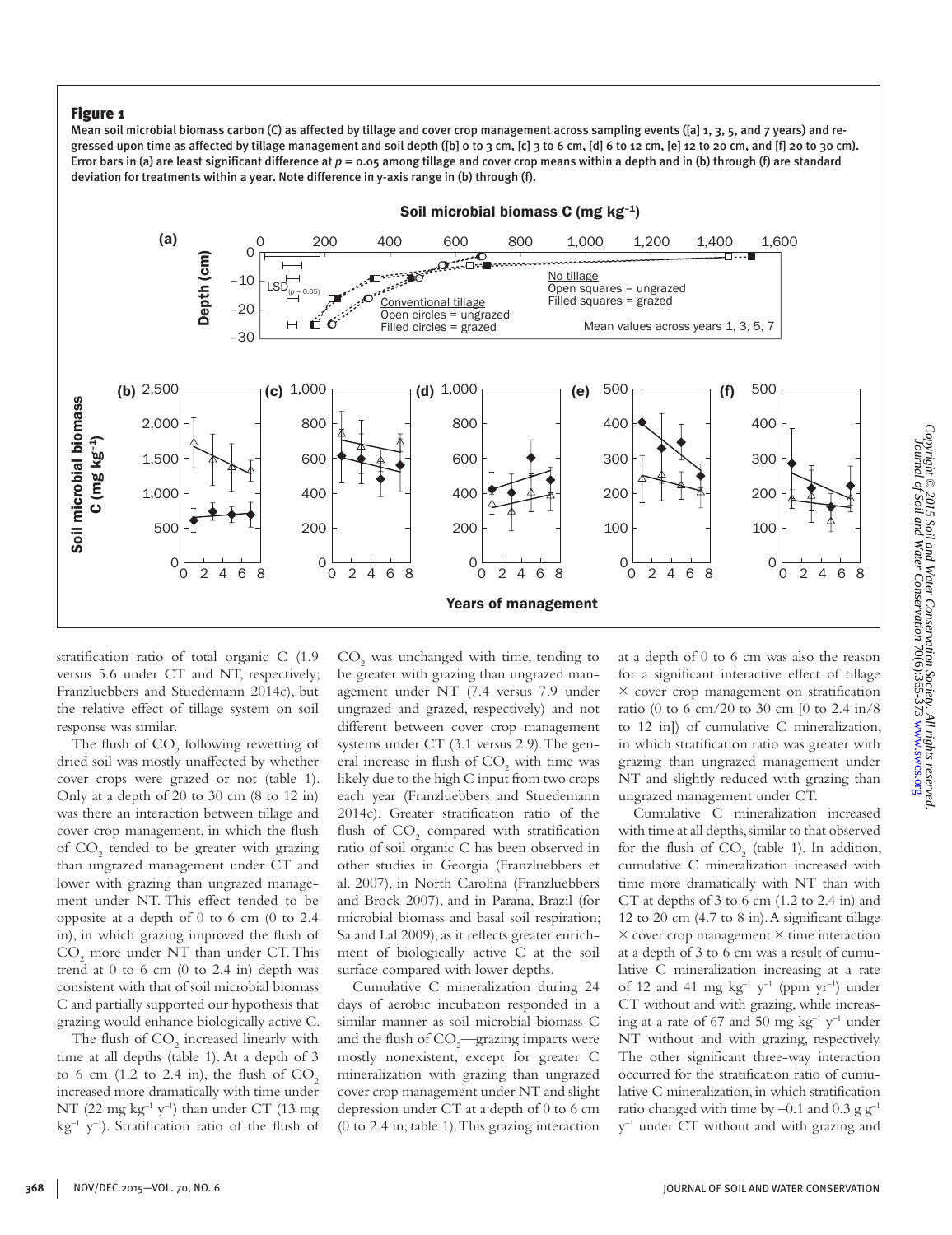## Table 1

Mean soil microbial biomass carbon (C), flush of carbon dioxide (CO $_{_2}$ ) following rewetting of dried soil during 3 days, and cumulative C mineralization during 24 days averaged across years (1, 3, 5, and 7 years of continuous management) as affected by tillage, cover crop management, and soil depth. Analysis of variance was conducted across years, as well as considering interactions of time with tillage and cover crop management variables.

|                                |                             |        | Analysis of variance ( $Pr > F$ ) |        |                     |      |                              |                         |              |              |                       |
|--------------------------------|-----------------------------|--------|-----------------------------------|--------|---------------------|------|------------------------------|-------------------------|--------------|--------------|-----------------------|
|                                | <b>Conventional tillage</b> |        | No tillage                        |        | <b>Across years</b> |      |                              | <b>Temporal effects</b> |              |              |                       |
| Soil depth (cm)                | <b>Ungrazed</b>             | Grazed | <b>Ungrazed</b>                   | Grazed | T                   | C    | $\mathbf{T}\times\mathbf{C}$ | Y                       | $T \times Y$ | $C \times Y$ | $T \times C \times Y$ |
| Soil microbial biomass C       |                             |        |                                   |        |                     |      |                              |                         |              |              |                       |
| $mg$ kg <sup>-1</sup>          |                             |        |                                   |        |                     |      |                              |                         |              |              |                       |
| $0$ to $3$                     | 684                         | 677    | 1,438                             | 1,510  | < 0.001             | 0.69 | 0.65                         | 0.002                   | < 0.001      | 0.83         | 0.83                  |
| $3$ to $6$                     | 560                         | 568    | 645                               | 697    | 0.03                | 0.12 | 0.05                         | 0.02                    | 0.82         | 0.41         | 0.15                  |
| 6 to 12                        | 489                         | 464    | 359                               | 349    | 0.002               | 0.30 | 0.38                         | 0.001                   | 0.55         | 0.19         | 0.63                  |
| 12 to 20                       | 335                         | 330    | 221                               | 237    | < 0.001             | 0.77 | 0.77                         | < 0.001                 | 0.02         | 0.59         | 0.88                  |
| 20 to 30                       | 223                         | 218    | 173                               | 165    | < 0.001             | 0.32 | 0.87                         | 0.006                   | 0.12         | 0.54         | 0.95                  |
| kg ha <sup>-1</sup>            |                             |        |                                   |        |                     |      |                              |                         |              |              |                       |
| $0$ to $6$                     | 459                         | 453    | 699                               | 767    | < 0.001             | 0.27 | 0.04                         | 0.005                   | < 0.001      | 0.89         | 0.28                  |
| 0 to 30                        | 1,628                       | 1,574  | 1,562                             | 1,639  | 0.57                | 0.56 | 0.05                         | 0.009                   | 0.59         | 0.72         | 0.38                  |
| $g g^{-1}$                     |                             |        |                                   |        |                     |      |                              |                         |              |              |                       |
| Ratio of 0 to<br>6 to 20 to 30 | 3.1                         | 3.1    | 6.3                               | 7.0    | < 0.001             | 0.38 | 0.33                         | 0.67                    | 0.33         | 0.59         | 0.54                  |
| Flush of CO <sub>2</sub> -C    |                             |        |                                   |        |                     |      |                              |                         |              |              |                       |
| mg $kg^{-1}$ 3 d <sup>-1</sup> |                             |        |                                   |        |                     |      |                              |                         |              |              |                       |
| $0$ to $3$                     | 218                         | 227    | 524                               | 530    | < 0.001             | 0.59 | 0.26                         | < 0.001                 | 0.79         | 0.71         | 0.15                  |
| 3 to 6                         | 193                         | 193    | 253                               | 238    | 0.42                | 0.61 | 0.42                         | < 0.001                 | 0.03         | 0.84         | 0.14                  |
| 6 to 12                        | 150                         | 139    | 104                               | 105    | < 0.001             | 0.57 | 0.76                         | < 0.001                 | 0.21         | 0.86         | 0.85                  |
| 12 to 20                       | 112                         | 113    | 66                                | 64     | < 0.001             | 0.47 | 0.69                         | < 0.001                 | 0.27         | 0.25         | 0.46                  |
| 20 to 30                       | 74                          | 75     | 52                                | 50     | 0.002               | 0.45 | 0.03                         | < 0.001                 | 0.25         | 0.50         | 0.10                  |
| kg ha $^{-1}$ 3 d $^{-1}$      |                             |        |                                   |        |                     |      |                              |                         |              |              |                       |
| $0$ to $6$                     | 152                         | 154    | 262                               | 267    | < 0.001             | 0.83 | 0.09                         | < 0.001                 | 0.37         | 0.58         | 0.07                  |
| 0 to 30                        | 532                         | 523    | 518                               | 520    | 0.48                | 0.76 | 0.52                         | < 0.001                 | 0.62         | 0.63         | 0.59                  |
| $g g^{-1}$                     |                             |        |                                   |        |                     |      |                              |                         |              |              |                       |
| Ratio of 0 to<br>6 to 20 to 30 | 3.1                         | 2.9    | 7.4                               | 7.9    | < 0.001             | 0.38 | 0.06                         | 0.43                    | 0.28         | 0.40         | 0.06                  |
| Cumulative C mineralization    |                             |        |                                   |        |                     |      |                              |                         |              |              |                       |
| mg kg-1 24 d-1                 |                             |        |                                   |        |                     |      |                              |                         |              |              |                       |
| $0$ to $3$                     | 723                         | 713    | 1,520                             | 1,565  | < 0.001             | 0.89 | 0.27                         | < 0.001                 | 0.92         | 0.98         | 0.39                  |
| $3$ to $6$                     | 621                         | 614    | 701                               | 674    | 0.28                | 0.43 | 0.12                         | < 0.001                 | 0.009        | 0.60         | 0.05                  |
| 6 to 12                        | 481                         | 439    | 320                               | 301    | < 0.001             | 0.30 | 0.27                         | < 0.001                 | 0.24         | 0.90         | 0.39                  |
| 12 to 20                       | 316                         | 313    | 191                               | 190    | < 0.001             | 0.63 | 0.93                         | < 0.001                 | 0.004        | 0.48         | 0.89                  |
| 20 to 30                       | 189                         | 184    | 130                               | 127    | < 0.001             | 0.58 | 0.14                         | < 0.001                 | 0.59         | 0.49         | 0.23                  |
| kg ha $^{-1}$ 24 d $^{-1}$     |                             |        |                                   |        |                     |      |                              |                         |              |              |                       |
| $0$ to $6$                     | 498                         | 487    | 747                               | 777    | < 0.001             | 0.52 | 0.03                         | < 0.001                 | 0.45         | 0.44         | 0.13                  |
| 0 to 30                        | 1,586                       | 1,520  | 1,475                             | 1,486  | 0.01                | 0.73 | 0.15                         | < 0.001                 | 0.15         | 0.96         | 0.44                  |
| $g g^{-1}$                     |                             |        |                                   |        |                     |      |                              |                         |              |              |                       |
| Ratio of 0 to<br>6 to 20 to 30 | 3.9                         | 3.7    | 8.4                               | 8.9    | < 0.001             | 0.74 | 0.006                        | 0.72                    | 0.11         | 0.93         | 0.02                  |

Notes: T is tillage (conventional and no tillage), C is cover crop (ungrazed and grazed), and Y is year (1, 3, 5, and 7 years; linear effect analyzed). Analysis of variance across years had 21 degrees of freedom in error term and to determine temporal effects had 92 degrees of freedom in error term.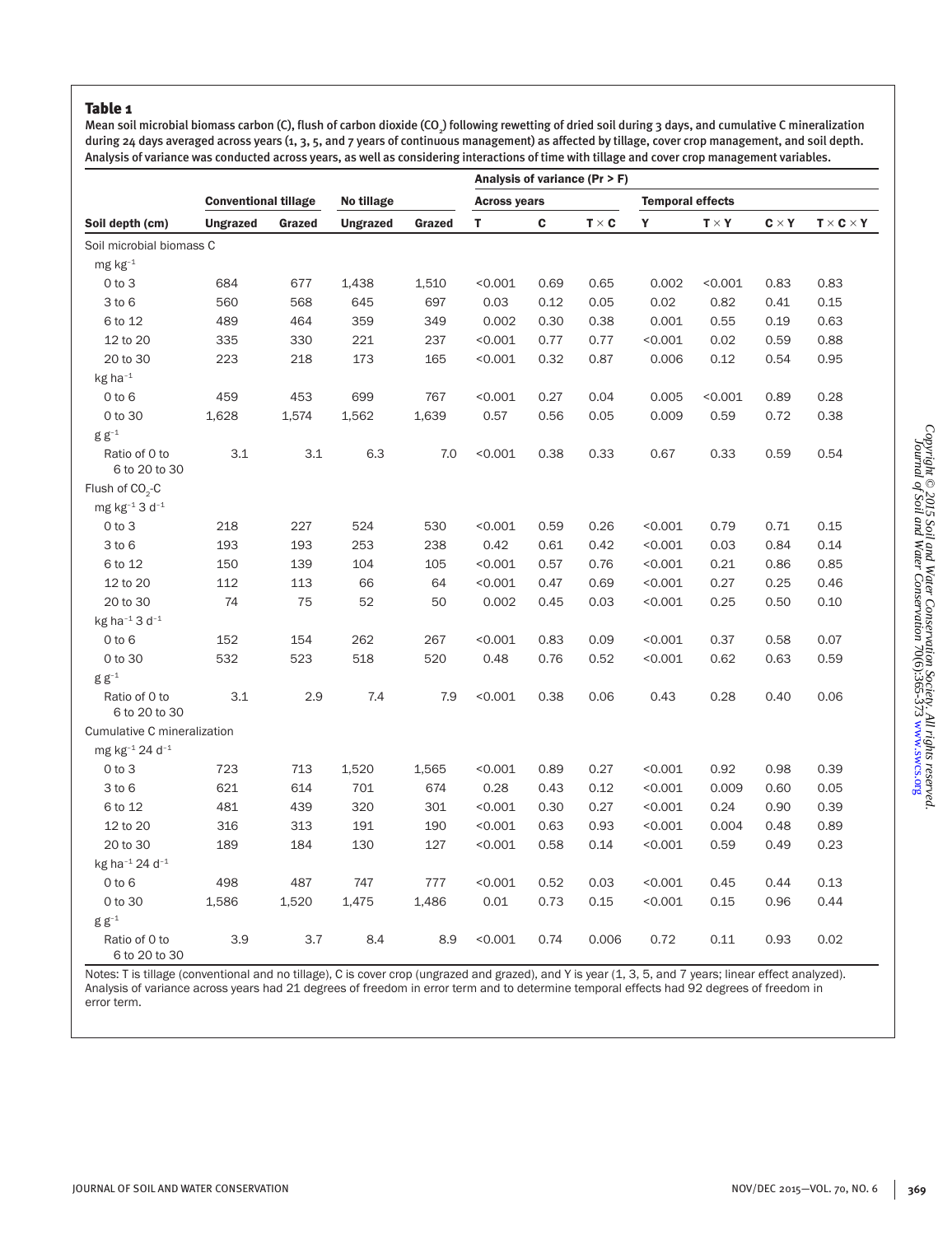#### Figure 2

Mean net nitrogen (N) mineralization during 24 days as affected by tillage and cover crop management across sampling events ([a] 1, 3, 5, and 7 years) and regressed upon time as affected by tillage management and soil depth ([b] o to 3 cm, [c] 3 to 6 cm, [d] 6 to 12 cm, [e] 12 to 20 cm, and [f] 20 to 30 cm). Error bars in (a) are least significant difference at *p* = 0.05 among tillage and cover crop means within a depth and in (b) through (f) are standard deviation for treatments within a year. Note difference in y-axis range in (b) through (f).



0 and –0.4 g  $g^{-1}$  y<sup>-1</sup> under NT without and with grazing, respectively.

As a proportion of total organic C (TOC), cumulative C mineralization during 24 days of incubation was little affected by cover crop management except at a depth of 3 to 6 cm (1.2 to 2.4 in; table 2). The proportion was reduced with grazing compared with ungrazed cover crop management (average of 40 and 38 mg  $CO_2$ -C  $g^{-1}$  TOC [24 d–1] under ungrazed and grazed conditions, respectively). Contrary to cumulative C mineralization per mass of soil, the proportion of TOC as C mineralization was greater under CT than under NT at all depths, except at 20 to 30 cm (8 to 12 in) where there was no difference. This ratio indicates that the proportion of TOC as biologically active C was greater under CT than under NT, suggesting that high crop residue input in this double cropping system was contributing significantly to biological soil quality under both CT and NT. Previous literature studies on high intensity cropping systems also indicate that the proportion of TOC as C mineralization can be greater under CT than under NT, whereas under low intensity cropping systems the proportion is

more likely lower under CT than under NT (Franzluebbers et al. 1994).

The proportion of TOC as cumulative C mineralization during 24 days did increase more over time with NT than under CT at soil depths other than the very surface (table 2). The change in the proportion with time was  $-1.1$  and 1.0 mg  $CO_2$ -C g<sup>-1</sup> TOC (24 d)<sup>-1</sup> y<sup>-1</sup> (ppm 24 d<sup>-1</sup> yr<sup>-1</sup>) at a depth of 3 to 6 cm (1.2 to 2.4 in) under CT and NT, respectively; 0.1 and 1.6 mg  $CO_2$ -C g<sup>-1</sup> TOC (24 d)<sup>-1</sup> y<sup>-1</sup> at a depth of 6 to 12 cm (2.4 to 4.7 in); and 0.9 and 2.0 mg  $CO_2$ -C  $g^{-1}$  TOC  $(24 d)^{-1}$  y<sup>-1</sup> at a depth of 12 to 20 cm (4.7 to 8 in). This interaction between tillage and time interacted further with depth, such that balancing effects at 0 to 3 and 20 to 30 cm (0 to 1.2 and 8 to 12 in) depths resulted in no interaction between tillage and time when summed to a depth of 0 to 30 cm.

Net N mineralization during 24 days of aerobic incubation was completely unaffected whether cover crops were grazed or left ungrazed at all soil depths (figure 2; table 2). This was a surprising result based on our hypothesis that ingestion of C-rich cover crops by grazing animals would lead to a loss of C and a concentration of N that could

contribute to a growing fraction of biologically active N. Deposition of assumed higher C:N cover-crop residues compared with lower C:N animal manure on the soil surface appeared to be equally effective in controlling net N mineralization at the soil surface and below. Our alternative hypothesis that net N mineralization might be negatively affected by grazing due to limitation on N uptake in cover crops was also not supported.

Depth distribution of net N mineralization was greatly affected by tillage regime (figure 2; table 2). Like that of biologically active soil C fractions, net N mineralization was enriched under NT compared with CT at the soil surface and depleted under NT compared with CT below 12 cm (4.7 in) depth. At a depth of  $0$  to  $3 \text{ cm } (0 \text{ to } 1.2 \text{ in})$ under NT, net N mineralization was nearly three times that under CT. This effect diminished greatly at a depth of 3 to 6 cm (1.2 to 2.4 in), and no difference occurred between tillage systems at a depth of 6 to 12 cm (2.4 to 4.7 in). Below 12 cm (4.7 in), net N mineralization under NT was about half that under CT.

Cumulatively to a depth of 30 cm (12 in) depth, net N mineralization was not differ-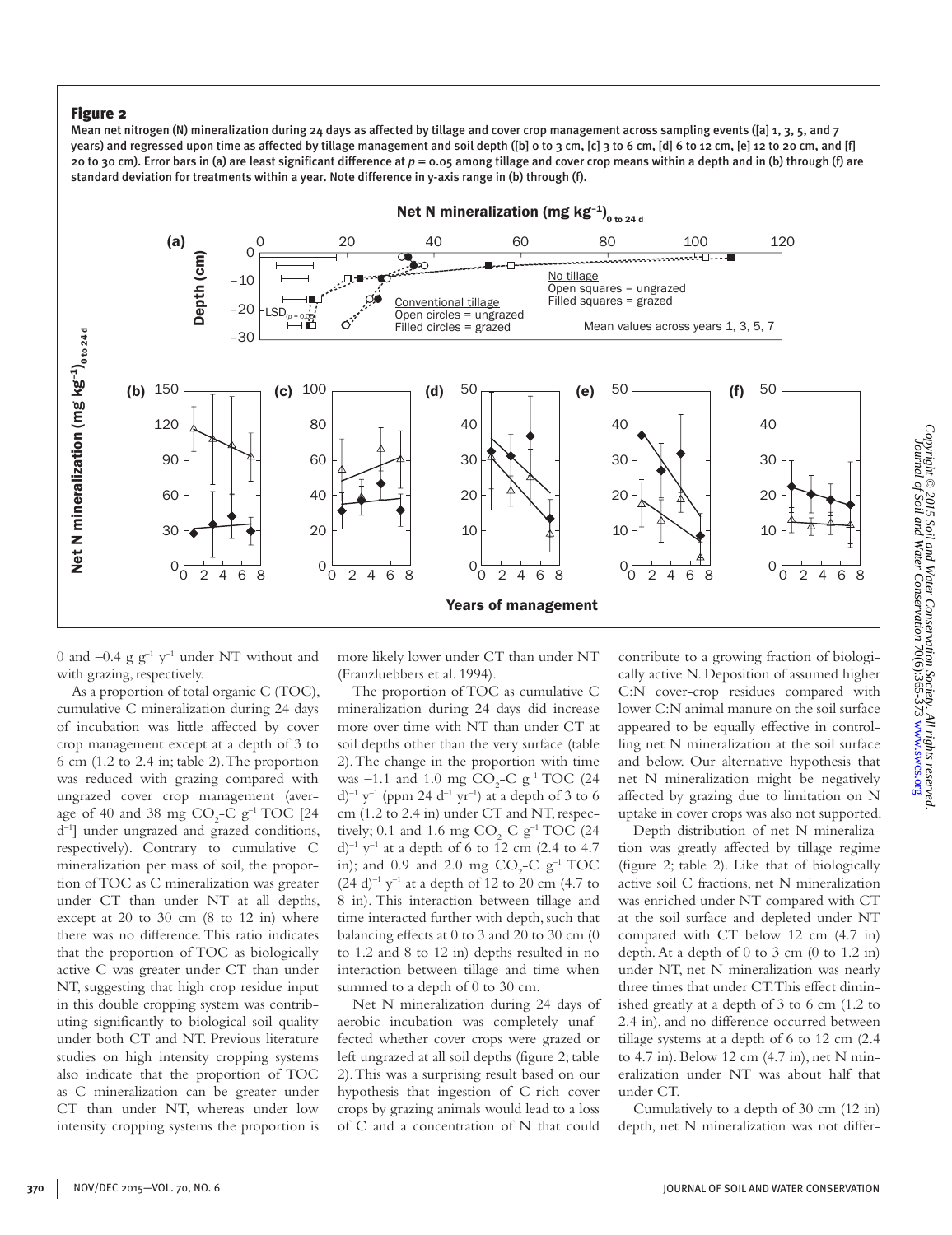### Table 2

Mean net N mineralization during 24 days of aerobic incubation, residual soil inorganic nitrogen (N), and proportion of total organic carbon (C) as cumulative C mineralization during 24 days averaged across years (1, 3, 5, and 7 years of continuous management) as affected by tillage, cover crop management, and soil depth. Analysis of variance was conducted across years, as well as considering interactions of time with tillage and cover crop management variables.

|                                                              |                             |        |                 |        | Analysis of variance ( $Pr > F$ ) |             |              |                         |              |              |                       |  |
|--------------------------------------------------------------|-----------------------------|--------|-----------------|--------|-----------------------------------|-------------|--------------|-------------------------|--------------|--------------|-----------------------|--|
| Soil depth (cm)                                              | <b>Conventional tillage</b> |        | No tillage      |        | <b>Across years</b>               |             |              | <b>Temporal effects</b> |              |              |                       |  |
|                                                              | <b>Ungrazed</b>             | Grazed | <b>Ungrazed</b> | Grazed | T                                 | $\mathbf c$ | $T \times C$ | Υ                       | $T \times Y$ | $C \times Y$ | $T \times C \times Y$ |  |
| Net N mineralization                                         |                             |        |                 |        |                                   |             |              |                         |              |              |                       |  |
| mg kg-1 24 d-1                                               |                             |        |                 |        |                                   |             |              |                         |              |              |                       |  |
| $0$ to $3$                                                   | 32.6                        | 34.1   | 102.5           | 108.3  | < 0.001                           | 0.86        | 0.84         | 0.08                    | 0.01         | 0.84         | 0.53                  |  |
| $3$ to $6$                                                   | 37.8                        | 35.4   | 57.8            | 52.5   | 0.07                              | 0.40        | 0.63         | 0.01                    | 0.12         | 0.76         | 0.73                  |  |
| 6 to 12                                                      | 29.2                        | 28.0   | 20.1            | 23.0   | 0.25                              | 0.70        | 0.33         | < 0.001                 | 0.56         | 0.47         | 0.52                  |  |
| 12 to 20                                                     | 25.2                        | 27.2   | 13.4            | 12.0   | < 0.001                           | 0.28        | 0.96         | < 0.001                 | 0.005        | 0.12         | 0.52                  |  |
| 20 to 30                                                     | 19.8                        | 19.6   | 12.2            | 11.5   | < 0.001                           | 0.64        | 0.19         | 0.03                    | 0.15         | 0.43         | 0.14                  |  |
| kg ha-1 24 d-1                                               |                             |        |                 |        |                                   |             |              |                         |              |              |                       |  |
| $0$ to $6$                                                   | 26                          | 25     | 55              | 56     | < 0.001                           | 0.65        | 0.75         | 0.50                    | 0.30         | 0.47         | 0.42                  |  |
| 0 to 30                                                      | 112                         | 111    | 108             | 109    | 0.41                              | 0.55        | 0.91         | < 0.001                 | 0.44         | 0.38         | 0.80                  |  |
| $g g^{-1}$                                                   |                             |        |                 |        |                                   |             |              |                         |              |              |                       |  |
| Ratio of 0 to<br>6 to 20 to 30                               | 2.1                         | 1.6    | 7.3             | 7.3    | < 0.001                           | 0.54        | 0.41         | 0.05                    | 0.14         | 0.17         | 0.35                  |  |
| Residual inorganic N                                         |                             |        |                 |        |                                   |             |              |                         |              |              |                       |  |
| $mg kg^{-1}$                                                 |                             |        |                 |        |                                   |             |              |                         |              |              |                       |  |
| $0$ to $3$                                                   | 16                          | 16     | 30              | 32     | < 0.001                           | 0.35        | 0.31         | < 0.001                 | 0.57         | 0.40         | 0.37                  |  |
| $3$ to $6$                                                   | 15                          | 16     | 21              | 21     | 0.59                              | 0.07        | 0.34         | < 0.001                 | 0.02         | 0.03         | 0.19                  |  |
| 6 to 12                                                      | 15                          | 16     | 14              | 13     | 0.01                              | 0.93        | 0.52         | < 0.001                 | 0.65         | 0.99         | 0.49                  |  |
| 12 to 20                                                     | 14                          | 15     | 12              | 11     | 0.008                             | 0.32        | 0.74         | < 0.001                 | 0.93         | 0.46         | 0.76                  |  |
| 20 to 30                                                     | 13                          | 13     | 11              | $11\,$ | < 0.001                           | 0.44        | 0.37         | < 0.001                 | 0.64         | 0.71         | 0.82                  |  |
| $kg$ ha <sup>-1</sup>                                        |                             |        |                 |        |                                   |             |              |                         |              |              |                       |  |
| $0$ to $6$                                                   | 12                          | 12     | 18              | 19     | < 0.001                           | 0.10        | 0.14         | < 0.001                 | 0.33         | 0.23         | 0.23                  |  |
| 0 to 30                                                      | 62                          | 64     | 62              | 61     | 0.24                              | 0.14        | 0.58         | < 0.001                 | 0.70         | 0.46         | 0.62                  |  |
| $g g^{-1}$                                                   |                             |        |                 |        |                                   |             |              |                         |              |              |                       |  |
| Ratio of 0 to<br>6 to 20 to 30                               | 1.2                         | 1.3    | 2.5             | 2.7    | < 0.001                           | 0.19        | 0.13         | 0.10                    | 0.003        | 0.27         | 0.14                  |  |
| Proportion of total organic C as cumulative C mineralization |                             |        |                 |        |                                   |             |              |                         |              |              |                       |  |
| $g g^{-1}$                                                   |                             |        |                 |        |                                   |             |              |                         |              |              |                       |  |
| $0$ to $3$                                                   | 53                          | 51     | 36              | 39     | 0.05                              | 0.60        | 0.31         | 0.006                   | 0.40         | 0.28         | 0.39                  |  |
| $3$ to $6$                                                   | 48                          | 45     | 32              | 31     | < 0.001                           | 0.009       | 0.12         | 0.97                    | 0.008        | 0.04         | 0.24                  |  |
| 6 to 12                                                      | 38                          | 35     | 28              | 25     | < 0.001                           | 0.14        | 0.33         | 0.001                   | 0.003        | 0.65         | 0.24                  |  |
| 12 to 20                                                     | 28                          | 26     | 27              | 25     | 0.02                              | 0.55        | 0.99         | < 0.001                 | 0.01         | 0.09         | 0.81                  |  |
| 20 to 30                                                     | 25                          | 24     | 23              | 24     | 0.84                              | 0.99        | 0.78         | < 0.001                 | 0.74         | 0.97         | 0.29                  |  |
| $0$ to $6$                                                   | 50                          | 48     | 34              | 36     | < 0.001                           | 0.17        | 0.16         | 0.10                    | 0.37         | 0.08         | 0.23                  |  |
| 0 to 30                                                      | 34                          | 32     | 29              | 30     | 0.02                              | 0.34        | 0.32         | < 0.001                 | 0.37         | 0.39         | 0.43                  |  |

ysis of variance across years had 21 degrees of freedom in error term and to determine temporal effects had 92 degrees of freedom in error term.

ent between tillage systems (either across years or solely in Year 7) and the only significant effect at this cumulative depth was for a general decline of 6.4 kg ha<sup>-1</sup> y<sup>-1</sup> (5.7 lb ac<sup>-1</sup>)  $yr^{-1}$ ). At a depth of 0 to 3 cm (0 to 1.2 in), change in net N mineralization according to tillage regime was 0.6 and  $-3.9$  mg kg<sup>-1</sup> y<sup>-1</sup> (ppm yr–1) under CT and NT, respectively. At a depth of 12 to 20 cm (4.7 to 8 in), the dynamic was  $-4.1$  and  $-2.0$  mg kg<sup>-1</sup> y<sup>-1</sup> under CT and NT, respectively. Tillage regime did not alter the dynamics of net N mineralization at other depth increments.

Residual soil inorganic N was not affected by cover crop management, except for an interaction with time, in which inorganic N increased more dramatically with time when cover crops were ungrazed (3.4 mg

 $kg^{-1}$  y<sup>-1</sup> [ppm yr<sup>-1</sup>]) than when grazed (2.3) mg kg–1 y–1). Residual inorganic N was generally affected in a similar manner to that of net N mineralization (table 2), reflecting a portion of the N mineralization potential that occurred in situ, despite crop N uptake, leaching, volatile losses, and N fertilizer additions that would have altered inorganic N availability in the field as compared to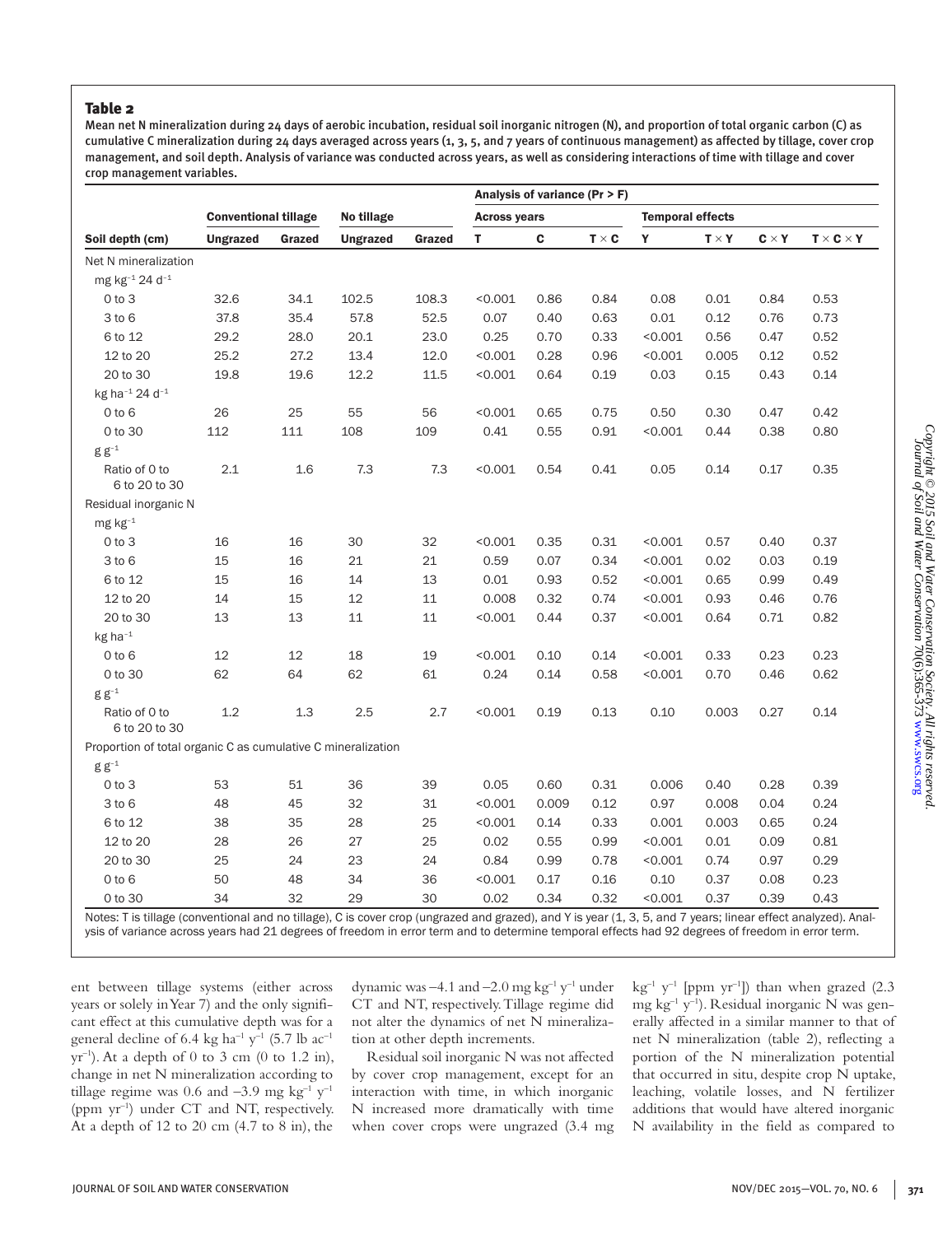controlled incubation conditions in the lab. Stratification of residual inorganic N occurred under NT and was largely absent under CT. A general increase in residual inorganic N occurred with time at all depths, equivalent to  $\sim$ 3 mg kg<sup>-1</sup> y<sup>-1</sup> at depths of 0 to 3 and 3 to 6 cm (0 to 1.2 and 1.2 to 2.4 in) and  $\sim$ 2 mg kg<sup>-1</sup> y<sup>-1</sup> at depths of 6 to 12, 12 to 20, and 20 to 30 cm (2.4 to 4.7, 4.7 to 8, and 8 to 12 in). Stratification ratio of residual soil inorganic N changed differently with time by tillage regime from stable under CT to  $-0.1$  g g<sup>-1</sup> y<sup>-1</sup> under NT.

#### Summary and Conclusions

Overall, grazing of cover crops enhanced biologically active C fractions, mostly under NT and mostly near the soil surface, but did not affect net N mineralization or residual soil inorganic N. No-tillage management of these high-intensity cropping systems following termination of perennial pasture preserved the stratified distribution of biologically active soil C and N fractions. With high C input from two crops per year, biologically active C and N fractions mostly increased with time under both CT and NT, although a significant decline in soil microbial biomass C and net N mineralization occurred under CT at 12 to 20 cm (4.7 to 8 in) depth. These results suggest that grazing of cover crops did not have negative effects on biologically active C and N fractions, but grazing also had minimal positive impact. Results also indicate that NT cropping was the most effective at preserving biologically active soil C and N fractions following pasture termination, although cropping with robust cover crops was able to feed the soil sufficiently even with CT that biologically active C and N fractions were many times not different from those under NT, when considering the 0 to 30 cm (0 to 12 in) depth. Grazing of cover crops in the southeastern United States can be recommended, and due to the economic benefit from cattle gain rather than simple cost of planting a cover crop, it is conceivable that the strategy of cover crop grazing could help promote greater adoption of cover crop utilization on more farms throughout the region.

#### Acknowledgements

Thanks go to Steven Knapp (biological science technician, USDA Agricultural Research Service [ARS], Athens, Georgia) for excellent management of field and laboratory work on this project. We also thank Dwight Seman (support scientist, USDA ARS, Lexington, Kentucky) and C.J. O'Mara (agricultural specialist, University of Georgia, Watkinsville, Georgia) for managing cattle and Carson Pruitt, Zack Schroer, Kelley and Kim Lyness, Josh Cown, Amanda Limbaugh, Faye Black, Stephanie Steed, and Devin Berry (all former student biological science aids) for their assistance while students. Additional thanks to Ellen Leonard (research technician, North Carolina State University, Raleigh, North Carolina) for completing the analyses of extractable N. Early financial support was provided by USDA National Research Initiative Competitive Grants Program (Agr. No. 2001-35107-11126) and the Georgia Agricultural Commodity Commission for Corn. This study was also supported by USDA ARS base funding, and contributed to the GRACEnet project.

#### References

- Acosta-Martínez, V., C.W. Bell, B.E.L. Morris, J. Zak, and V.G. Allen. 2010. Long-term soil microbial community and enzyme activity responses to an integrated croppinglivestock system in a semi-arid region. Agriculture, Ecosystems and Environment 137:231-240.
- Buyer, J.S., J.R. Teasdale, D.P. Roberts, I.A. Zasada, and J.E. Maul. 2010. Factors affecting soil microbial community structure in tomato cropping systems. Soil Biology and Biochemistry 42:831-841.
- Bundy, L.G., and J.J. Meisinger. Nitrogen availability indices. *In* Methods of Soil Analysis, Part 2, eds. Weaver, R.W., J.S. Angle, and P.S. Bottomley, 951-984. Madison, WI: Soil Science Society of America Book Series 5.
- Carter, M.R. 2002. Soil quality for sustainable land management: Organic matter and aggregation interactions that maintain soil functions. Agronomy Journal 94:38-47.
- Carvalho, P.C.F., I. Anghinoni, A. Moraes, E.D. Souza, R.M. Sulc, C.R. Lang, J.P.C. Flores, M.L.T. Lopes, J.L.S. Silva, O. Conte, C.L. Wesp, R. Levien, R.S. Fontaneli, and C. Bayer. 2010. Managing grazing animals to achieve nutrient cycling and soil improvement in no-till integrated systems. Nutrient Cycling in Agroecosystems 88:259-273.
- Davinic, M., J. Moore-Kucera, V. Acosta-Martínez, J. Zak, and V. Allen. 2013. Soil fungal distribution and functionality as affected by grazing and vegetation components of integrated crop–livestock agroecosystems. Applied Soil Ecology 66:61-70.
- Delgado, J.A., P.M. Groffman, M.A. Nearing, T. Goddard, D. Reicosky, R. Lal, N.R. Kitchen, C.W. Rice, D. Towery, and P. Salon. 2011. Conservation practices to mitigate and adapt to climate change. Journal of Soil and Water Conservation 66(4):118A-129A, doi:10.2489/ jswc.66.4.118A.
- Doran, J.W., and T.B. Parkin. 1994. Defining and assessing soil quality. *In* Defining Soil Ouality for a Sustainable Environment, 3-21. Madison, WI: Soil Science Society of America Special Publication Number 35.
- Franzluebbers, A.J. 2002. Soil organic matter stratification ratio as an indicator of soil quality. Soil and Tillage Research 66:95-106.
- Franzluebbers, A.J. 2010. Achieving soil organic carbon sequestration with conservation agricultural systems in the southeastern United States. Soil Science Society of America Journal 74:347-357.
- Franzluebbers, A.J., and B.G. Brock. 2007. Surface soil responses to silage cropping intensity on a Typic Kanhapludult in the piedmont of North Carolina. Soil and Tillage Research 93:126-137.
- Franzluebbers, A.J., R.L. Haney, and F.M. Hons. 1999. Relationships of chloroform fumigation-incubation to soil organic matter pools. Soil Biology and Biochemistry 31:395-405.
- Franzluebbers, A.J., F.M. Hons, and D.A. Zuberer. 1994. Long-term changes in soil carbon and nitrogen pools in wheat management systems. Soil Science Society of America Journal 58:1639-1645.
- Franzluebbers, A.J., H.H. Schomberg, and D.M. Endale. 2007. Surface-soil responses to paraplowing of longterm no-tillage cropland in the Southern Piedmont USA. Soil and Tillage Research 96:303-3015.
- Franzluebbers, A.J., and J.A. Stuedemann. 2007. Crop and cattle responses to tillage systems for integrated croplivestock production in the Southern Piedmont, USA. Renewable Agriculture and Food Systems 22:168-180.
- Franzluebbers, A.J., and J.A. Stuedemann. 2008a. Early response of soil organic fractions to tillage and integrated crop-livestock production. Soil Science Society of America Journal 72:613-625.
- Franzluebbers, A.J., and J.A. Stuedemann. 2008b. Soil physical responses to cattle grazing cover crops under conventional and no tillage in the Southern Piedmont USA. Soil and Tillage Research 100:141-153.
- Franzluebbers, A.J., and J.A. Stuedemann. 2014a. Crop and cattle production responses to tillage and cover-crop management in an integrated crop-livestock system in the southeastern USA. European Journal of Agronomy 57:62-70.
- Franzluebbers, A.J., and J.A. Stuedemann. 2014b. Soilprofile distribution of organic C and N after 6 years of tillage and grazing management. European Journal of Soil Science 64:558-566.
- Franzluebbers, A.J., and J.A. Stuedemann. 2014c. Temporal dynamics of total and particulate organic carbon and nitrogen in cover crop grazed cropping systems. Soil Science Society of America Journal 78:1404-1413.
- Haynes, R.J., and R. Tregurtha. 1999. Effects of increasing periods under intensive arable vegetable production on biological, chemical and physical indices of soil quality. Biology and Fertility of Soils 28:259-266.
- Hinsinger, P., A.G. Bengough, D. Vetterlein, and I.M. Young. 2009. Rhizosphere: Biophysics, biogeochemistry and ecological relevance. Plant and Soil 321:117-152.
- Karlen, D.L., M.J. Mausbach, J.W. Doran, R.G. Cline, R.F. Harris, and G.E. Schuman. 1997. Soil quality: A